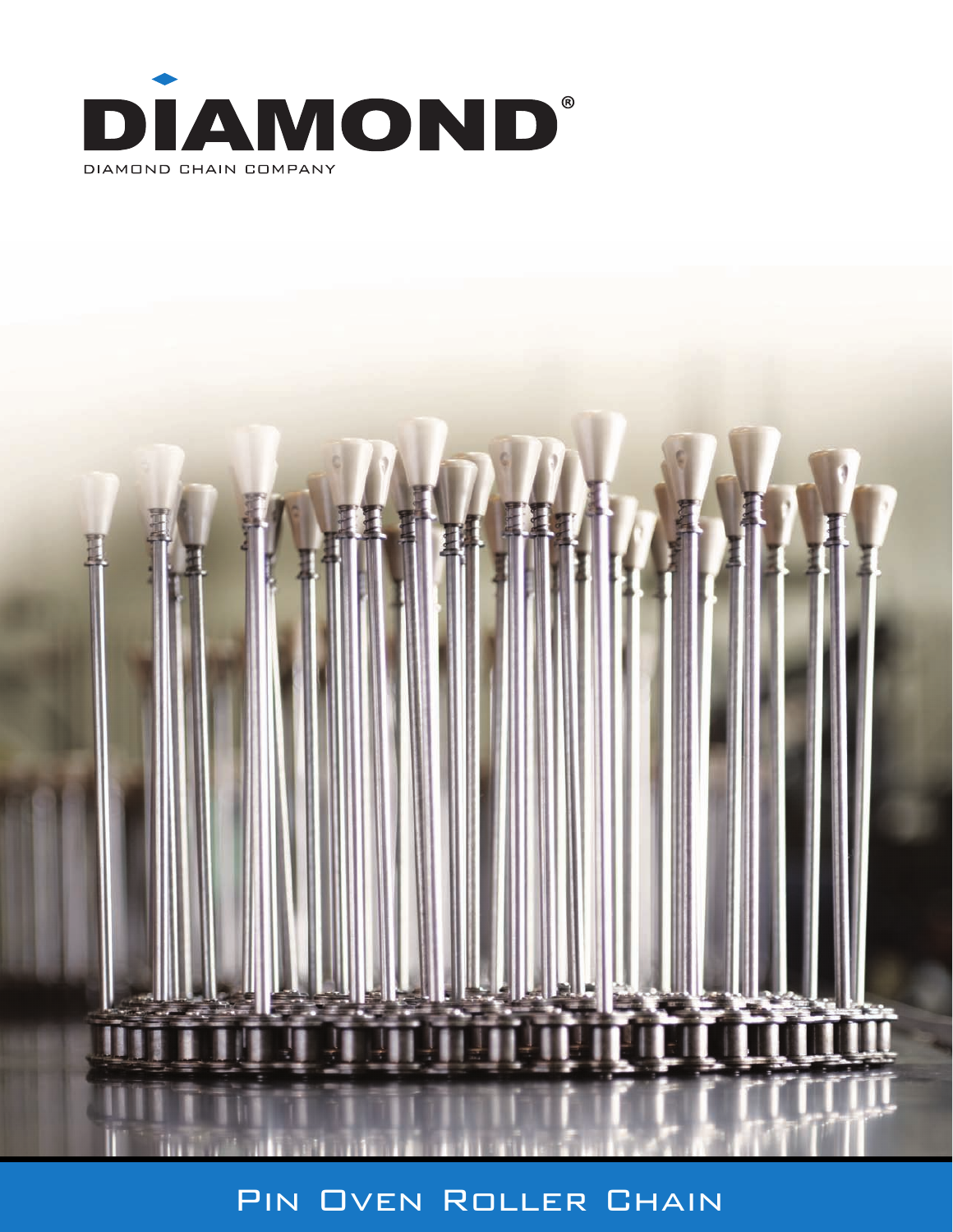Every Calling is Great, When Greatly Pursued. **JLIVER WENDELL HOLMES** 

 ${\color{blue}\textcirc} {\color{blue}\textcirc} {\color{blue}\textcirc} {\color{blue}\textcirc} {\color{blue}\textcirc} {\color{blue}\textcirc} {\color{blue}\textcirc} {\color{blue}\textcirc} {\color{blue}\textcirc} {\color{blue}\textcirc} {\color{blue}\textcirc} {\color{blue}\textcirc} {\color{blue}\textcirc} {\color{blue}\textcirc} {\color{blue}\textcirc} {\color{blue}\textcirc} {\color{blue}\textcirc} {\color{blue}\textcirc} {\color{blue}\textcirc} {\color{blue}\textcirc} {\color{blue}\textcirc} {\color{blue}\textcirc} {\color{blue}\textcirc} {\color{blue}\textcirc} {\color{blue}\textcirc} {\color{blue}\textcirc} {\color{blue}\textcirc} {\color{blue$ 

At the Diamond Chain Company, the calling to design and manufacture the world's highest-performing roller chain is greatly pursued every day by teams of passionate technical experts who have made your success their life's work. It's that intensity of focus that some of the world's greatest inventors trusted to provide the drive chains they needed to transform the world. From the Wright Brothers, to Henry Ford, to the global leaders of our time, Diamond® chain is the roller chain most trusted to perform, when performance matters most.

## DIAMOND PIN OVEN CHAIN

Diamond pin oven chains are built with Diamond ASME/ANSI 60 pitch chain and are available with bendable, breakaway, or stainless steel carrier pins. Diamond pin oven chains are designed with carrier pins that are the actual chain pins, not an attachment, to improve the strength and integrity of the chain, and increase the overall life span of the chain.

*• Bendable Pins: Through-hardened medium carbon extended carrier pins are manufactured to produce a tough, ductile pin that is capable of withstanding incidental contact from jams or interference with machine framework. These pins are designed to be easily hand straightened back to their original position.*

*• Breakaway Pins: Case-hardened, low carbon extended carrier pins are manufactured to break off from incidental contact with jammed product, the machine frame, or other obstacles due to misalignment.*



STANDARD PIN OVEN CHAIN

| Dimensions in Inches |                     |                 |                 |                           |                        |                                       |      |     |                    |                                    |
|----------------------|---------------------|-----------------|-----------------|---------------------------|------------------------|---------------------------------------|------|-----|--------------------|------------------------------------|
|                      | ASME/ANSI<br>Number | Pitch<br>Inches | Roller<br>Width | Roller<br><b>Diameter</b> | Pin<br><b>Diameter</b> | <b>Link Plate</b><br><b>Thickness</b> |      |     | Pounds Per<br>Foot | Average<br><b>Tensile Strength</b> |
|                      | 60                  | 3/4             | 1/2             | .469                      | .234                   | .094                                  | 1.11 | .04 | .990               | 8500                               |

\*C/L dimension will depend upon tip and pin extension selected.

# DIAMOND RING LEADER® O-RING PIN OVEN CHAIN

Diamond RING LEADER pin oven chains are built with Diamond Chain's O-Ring technology to seal lubricant in and keep contaminants out at operating temperatures up to 450° F. RING LEADER pin oven chain can be manufactured with bendable, breakaway, or stainless steel carrier pins.





| Dimensions in Inches |                   |                 |                 |                    |                 |                                |       |      |                    |                             |
|----------------------|-------------------|-----------------|-----------------|--------------------|-----------------|--------------------------------|-------|------|--------------------|-----------------------------|
|                      | Diamond<br>Number | Pitch<br>Inches | Roller<br>Width | Roller<br>Diameter | Pin<br>Diameter | Link Plate<br><b>Thickness</b> |       | R    | Pounds Per<br>Foot | Average<br>Tensile Strength |
|                      | <b>50XLO</b>      | 5/8             | 3/8             | .400               | .200            | .095                           | 0.950 | .89  | .72                | 6500                        |
|                      | 60XL03            | 3/4             | 1/2             | .469               | .234            | .094                           | 1.17  | 1.13 | 1.01               | 7700                        |

O-RING PIN OVEN CHAIN

\* C/L dimension will depend upon tip and pin extension selected.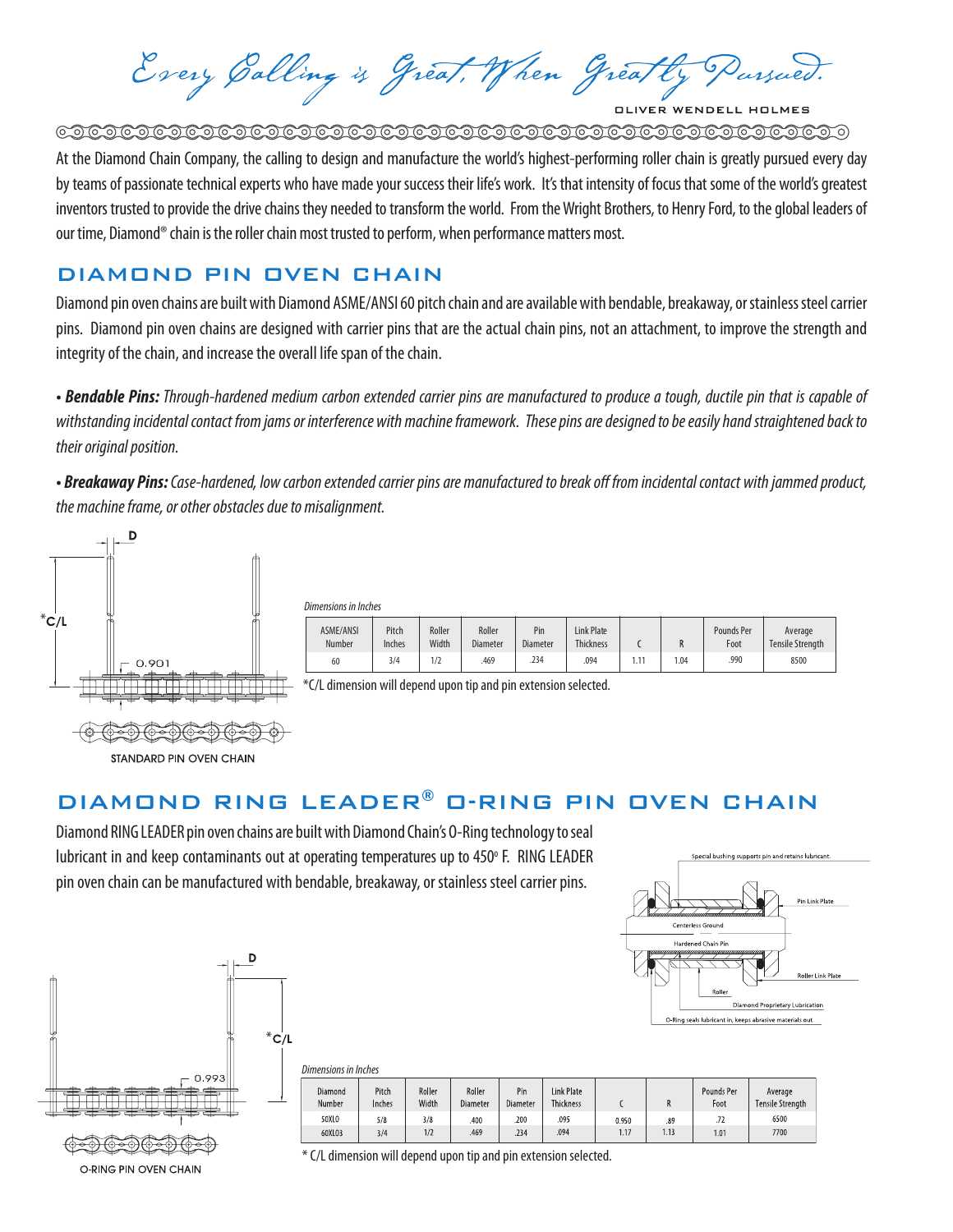# DIAMOND PIN OVEN CHAIN TIP ASSORTMENT

Diamond Chain produces over fifty different tips and pin extensions for pin oven chain use. These tips are available in many materials including steel, aluminum, heat stabilized nylon, and Diamond Chain's proprietary high temperature PEEK™ which is designed to withstand higher temperatures without drying, cracking, or wearing out. The following are the most common tips, additional tip and pin extension information can be found by contacting the Diamond Chain Company at 1-800-872-4246 or at www.diamondchain.com.



*Tips 1-7 are made to order. Tip 8 is in stock.*

### DIAMOND PIN REPLACEMENT

Diamond pin oven chains are designed without the swaged pin heading so that if a link should need to be repaired, it can be done quickly and easily without grinding pins. Start by removing the air pressure in the tension device and clamp the chain in place. Use a pin extractor to remove the pin link and replace with a repair link. The chain is then ready to resume production.



## ORDERING INSTRUCTIONS

*Ordering Instructions:* Use the above drawing showing available tips and specify whether Standard or RING LEADER base chain is desired, type of pin material (bendable, breakable, or stainless), type of tip configuration, and the extension from the *centerline* of the chain to the end of the pin including the tip.

*\*PEEK is a trademark of Amoco Performance Products, Inc.*